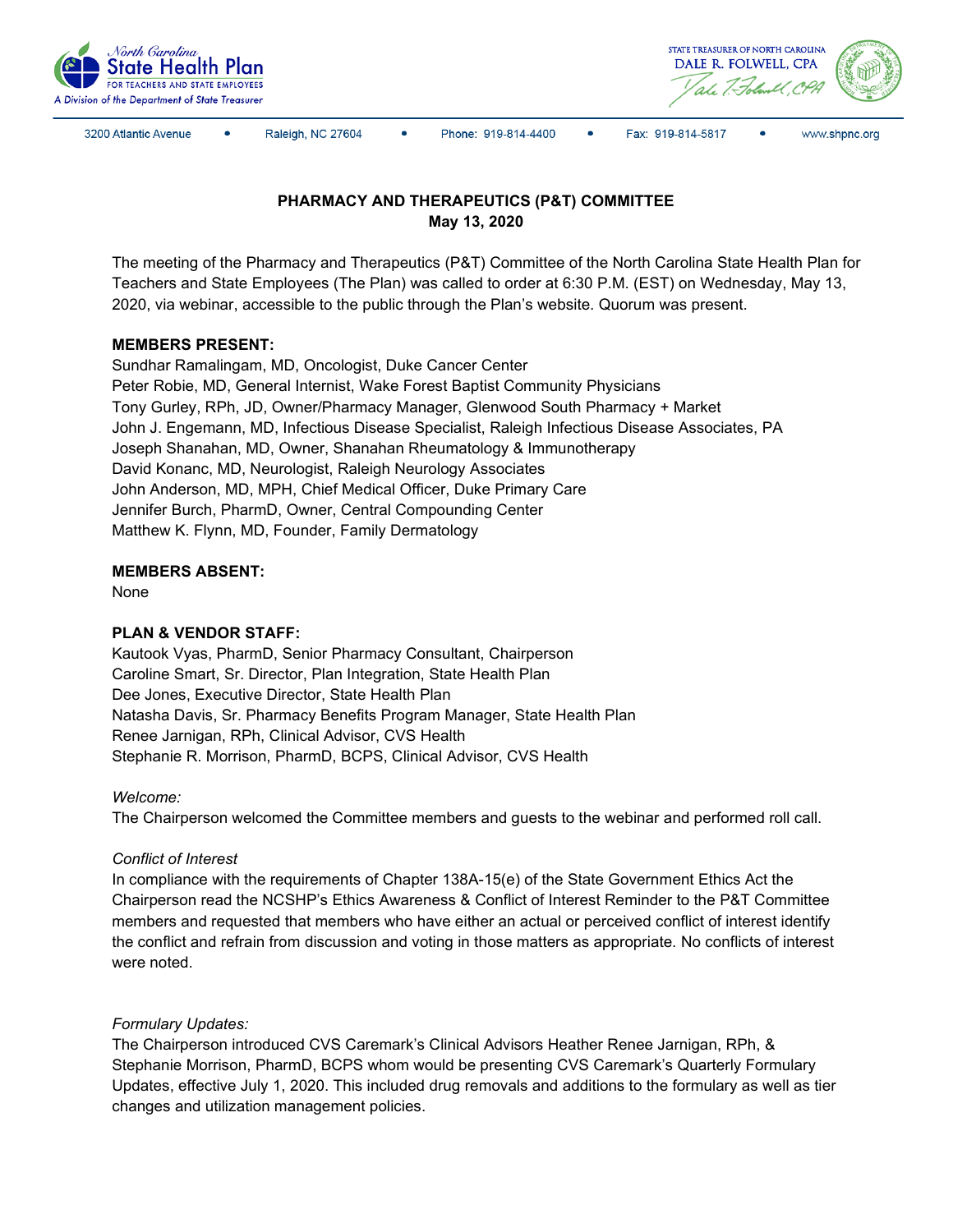

Raleigh, NC 27604

Phone: 919-814-4400  $\bullet$ 



www.shpnc.org

Fax: 919-814-5817

Ms. Jarnigan began by explaining that the Plan has a formulary exclusion exception process that is available to support Plan members who, per their provider, have a medical necessity to remain on an excluded drug. Ms. Jarnigan then reviewed the following products that will be excluded from the formulary starting on the effective date: ZONTIVITY TAB; DEXCHLORPHENIRAMINE SYRUP 2MG/5ML; RYCLORA SYRUP 2MG/5ML; PRODIGEN CAP; CHLORDIAZEPOXIDE/CLIDINIUM CAP 5-2.5MG LANTHANUM CHEWABLE TABS; KETOPROFEN CAP 200MG ER; MIGERGOT SUPPOSITORY; CYCLOBENZAPRINE TAB 7.5MG; FEXMID TAB 7.5MG; FOLVITE-D TAB; KETOCONAZOLE FOAM 2%; KETODAN; ACYCLOVIR CREAM; ATOPADERM CREAM; VEREGEN; DIHYDROERGOT SPR 4MG/ML; REPATHA; CLINDAMYCIN GEL 1% (NDC 68682046275 - Oceanside Pharmaceuticals Only); FLURANDRENOLIDE LOT 0.05% (NDC 24470092112 - Cintex Pharmaceuticals Only); DOXYCYCLINE MONOHYDRATE 75 MG and 150 MG; OKEBO; MONODOXYNE NL; DOXYCYCLINE HYCLATE TAB 50MG (NDC 72143021160 - JG Pharma Only); DOXYCYCLINE HYCLATE 75MG and 150MG TABS; DOXYCYCLINE HYCLATE Delayed-Release TAB 200MG DR; MINOCYCLINE Extended-Release TAB; COREMINO; FLUCYTOSINE CAP 500MG; POSACONAZOLE Delayed-Rel TAB; FLUOXETINE TAB 60MG; BUPROPION TAB 450MG XL

KETOPROFEN CAP 25MG; ERGOT/CAFFEN TAB 1-100MG; SUMATRIPTAN-NAPROXEN SODIUM TAB; TREXIMET; CHLORZOXAZONE TAB 375MG and 750MG; LORZONE; CYCLOBENZAPRINE ER BIMATOPROST 0.03% OPHTH; HYDROCORTISONE BUTYRATE CREAM 0.1%; TRIAMCINOLONE ACETONIDE AEROSOL SPRAY; CONSENSI; NORGESIC FORTE; ORPHENGESIC FORTE; ORPHENADRINE/ASPIRIN/CAFFEINE TAB. All products being removed have therapeutic alternatives or generic equivalents that are covered as preferred products on the Plan's custom formulary.

Ms. Jarnigan identified all the branded products that will be moving to a non-preferred status, or up tiered/down tiered. They included: LYRICA CAPSULES and SOLUTION; LOVENOX INJ; BELVIQ; BELVIQ XR; SENSIPAR; ULORIC; ISORDIL TITRADOSE; APRISO; NUVARING; DAYPRO; MOBIC ULTRAM; ESGIC; ZANAFLEX TAB 4MG; MIRCETTE TAB 28.

Ms. Jarnigan along with Dr. Morrison identified all the medications that were being removed from CVS's New-to-Market block and would be available as covered products effective July 1, 2020, along with utilization management policies that went along with the new products and new molecular entities. The new medications being added to the formulary are as follows: OSPHENA; LO LOESTRIN; SYMTUZA; PRALUENT; TAKHZYRO; VERZENIO; STELARA VIA 5MG/ML (IV); REYVOW; UBRELVY; BAQSIMI; ONEXTON GEL 1.2-3.75; ASPARLAS INJ; TRIKAFTA; PRETOMANID; RECARBRIO; ADAKVEO; FETROJA; VUMERITY; NURTEC ODT; REYVOW; UBRELVY; YULPERI; KOSELUGO; TEGSEDI; and BRYHALI LOT 0.01%. There was no other opposition from the Committee members, so the other product additions were approved as presented.

The Committee was also presented with new specialty guideline management additions and line extensions. Feedback was provided from the committee that the meeting be structured in a way that may foster more open dialog. This will be incorporated in the upcoming meeting.